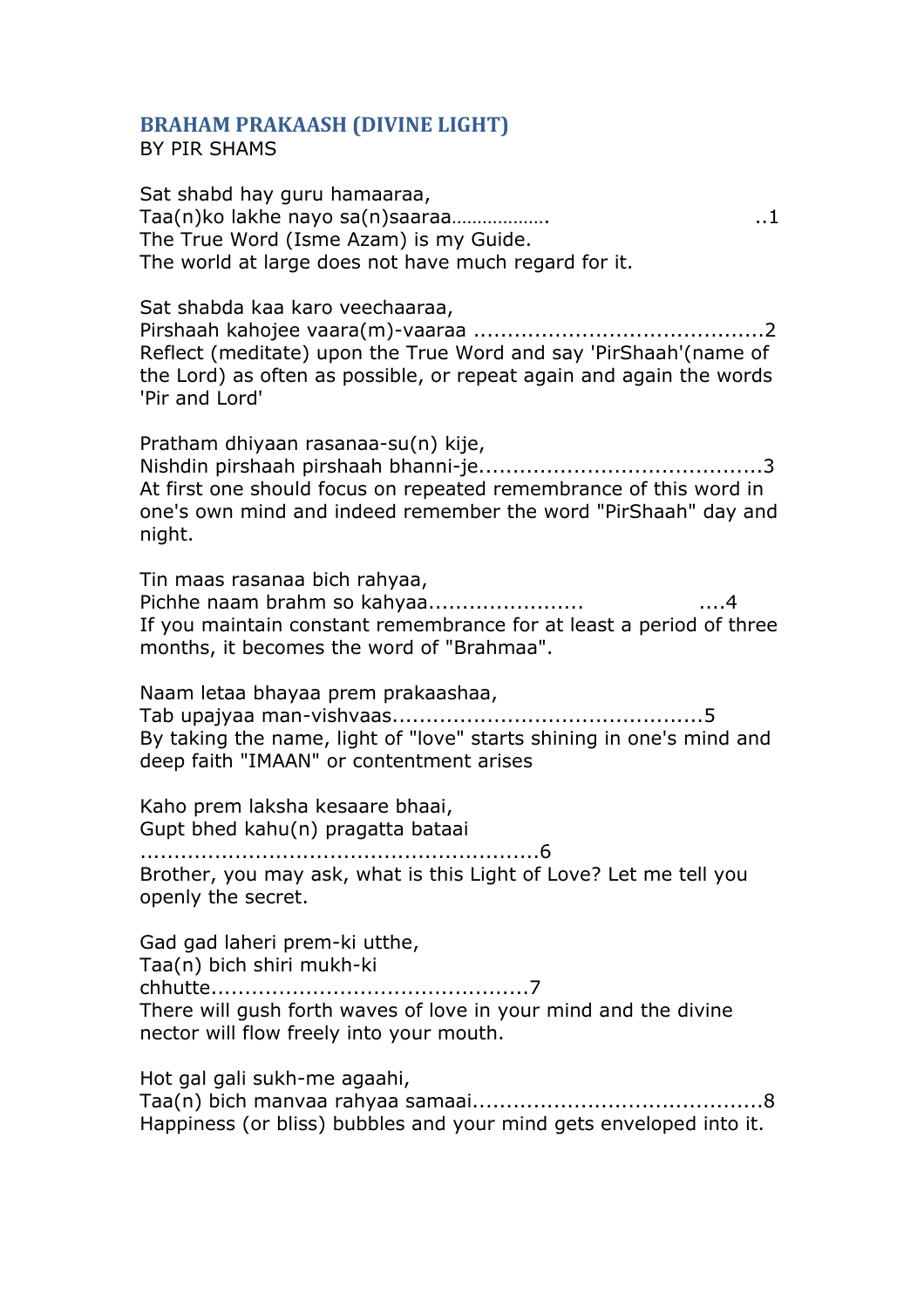Chale tratt jahaa(n) prem-ki dhaaraa, Pivat prem hovat matvaalaa.....................................................9 When there is such a flow of love, the drinker becomes drunk with love. He becomes "mast" (like mast fakir).

Chhaki kar bakiyaa anbhaya baani, Dur paho(n)cheki yehi nishaani...............................................10 "Chhakee" means drunk or divinely intoxicated. "Chhakee" gets so drunk with love that he fearlessly recites his experience. This is a sign that he has reached far. In other words he has made progress.

Brahm sukh-ki kyaa kahu(n) vaddaai, Mahimaa adhik kahi nav jaai ................................................11 How can I describe this happiness of Brahmaa? Its importance is beyond words and is indescribable.

Pothi pataraa vaa(n)chi sunaave, Vaa(n) sukh ki gati ve nahi paave.............................................12 No amount of reading of books can give you the experience of this happiness; also no sermons can describe the experience of this bliss.

Jattaa jutth kahaave bhagavaanaa, Ve sukha un-thi rahyaa chhaanaa.......................13 For those who maintain long hair as a sign of asceticism and call themselves God, peace remains elusive.

Jati raakh manaa khaali rahyaa, Vaa sukhakaa raj bhed na lahiyaa........................14 Those who apply ashes over their bodies and live ascetic lives outwardly, have not the slightest comprehension of the mysteries of peace.

Jogi hoke jugati napaai,

Unane ve sukh rahyaa samaaee.....................................15 The ascetics alluded to in the above two verses are those who have not attained the Path. It is those who have attained the Path who have known real peace.

Ja(n)gam nish-din vishvaase dhyaave, Vaa(n) sukh kabahu napaave......................16 Those wanderers, who worship faithfully day and night, will never attain peace.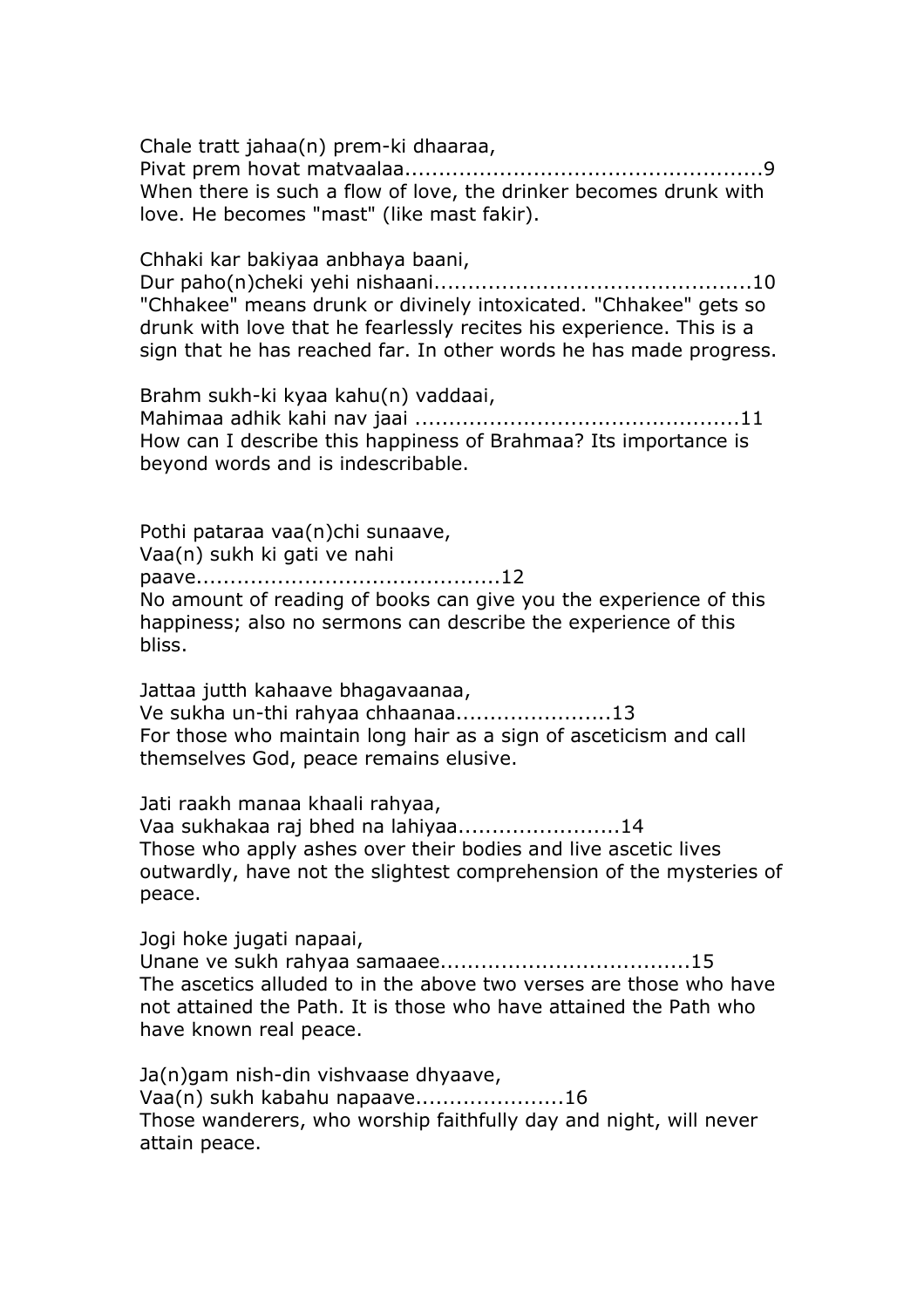Ji(n)daa hokar jad nahi darase, Kaho vaa sukhako kyaa parase................................17 If such ascetics do not experience peace while alive, then ask how they will attain it at all.

Addasatth tirath deha navaai, Ve sukh ki ve khabar na paai............................18 Those who bath themselves in the sixty eight sites of pilgrimage, have no knowledge of the peace.

Khatt karam treepann kare aachaaraa, Ve sukh unane rahyaa nyaaraa..........................19 Those who perform the 6 rites perfectly under threefold oath, even to them this peace remains a mystery.

Dudhaa dhaari naagaa muni, vaa(n) sukh paa(n)khe kaayaa sunee...........................20 Those naked ascetics who live on milk and who are solitary in their outward mode are indeed lonely without this peace!

Patharaa puje gha(n)tta bajaave,

Vaa(n) sukhaku(n) svapane nahi paave........................21 The ones, who worship stones and ring bells on stone statues, do not have the experience of this peace even in dreams!

Gaai vajaadde todde taanaa,

Vaa(n) sukha-kaa ve mula na jaanaa.................................22 Those who sing and blow out musical instruments in the process and become engrossed thereby do not have any comprehension of the worth of the peace.

Bahu(n)taa dekhe baa(n)dhe pothaa, Vaa-sukh paa(n)khe rahe gayaa thothaa.................23 Those who tie up piles of books and wander around to make show of their knowledge, remain in vain without the peace.

Sab gnaani meel padhhi fulaa,

Vaa(n) sukh-kaa vay maarag bhulaa............................24 All the learned come and meet having been puffed up about their knowledge, but they have forgotten or are ignorant about the stations of peace.

Jaddi butti kari deh jivaave,

Pann vaa(n) sukh-ku(n) kabahu na paave.................25 Those who prolong their lives through care and medication do not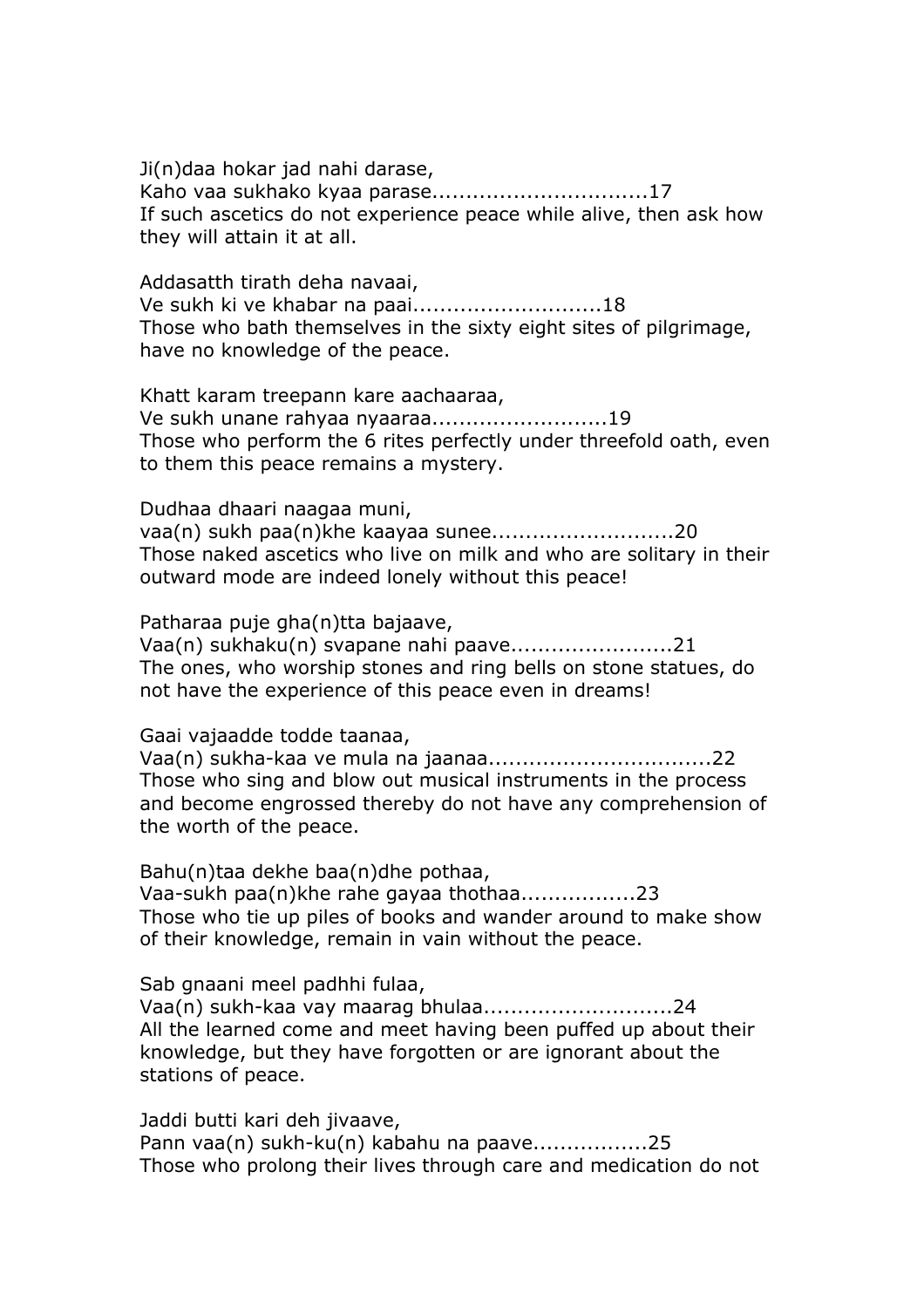attain that peace at all.

Bahutaa kari-e okhad paani, Vaa(n) sukh-ki ve jugati najaani............................26 Those who are very particular and rigorous about taking medications do not have any understanding of the Path of peace.

Bahutaa naattak chittak kari-e, Vaa(n) sukh kaarann pettahi bhari-e.....................27 Those who perform many entertaining and attractive plays ostensibly to create peace, end up filling their stomachs (do not attain real peace).

Ja(n)tra ma(n)tra kaa kare pasaaraa, Ve sukh un-ne rahyaa nyaaraa..............................28 Those who spread the false mantra (remembrance of words) using talisman etc, remain aloof from real peace.

Ma(n)ddali baa(n)dhi maha(n)t kilaayaa, Vaa(n) sukh-kaa ve mataa na paayaa........29 Those chiefs of monasteries, who gather people around them and preach them, do not have slightest comprehension of real peace.

Kotti jagan aschamegh karaave,

Vaa(n) sukha kaa ve dhaam na paave...................30 Those perform false yagnas (rituals of sacrifice) of highest order involving huge crowds; do not attain any comprehension of real peace.

Jivat dehi kheh bichdaatti,

Vaa(n) sukh ki vay bhulyaa ghaatti......................31 Those who bury their bodies alive have forgotten the path of real peace.

Nirasavaadi hoy kadakhaddi khaayaa, Vaa(n) sukha kaa ve svaad na paayaa.........32 Those tasteless ones who have forsaken taste and live on mud and tuberous roots have not attained the taste of real peace.

Gufaa banaavi rahe bho maa(n)hi, Vay bi e sukh paayaa naahi..............................33 Those who dig up caves and live therein have not attained real peace.

Uddate gaddata raakhe doe gottaa Vaa(n) sukh paa(n)khe saadhan khottaa.................34 Those who perform the feats of remaining afloat in the air and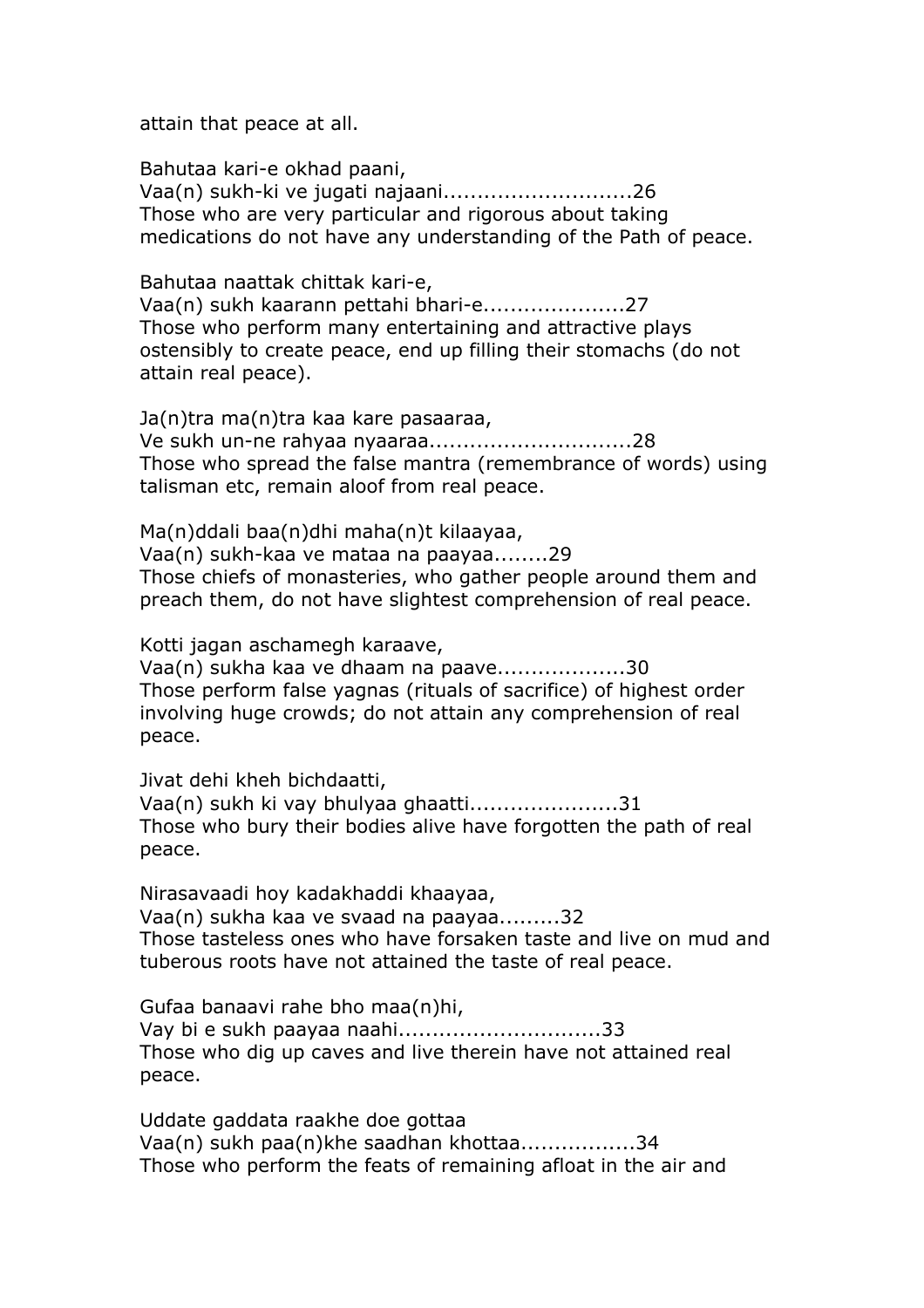remaining buried underground, are false in relation to real peace.

Kaashi-e jai karavat linaa, Vaa(n) sukh ku ve rati naa chinaa............................35 Those who visit Kashi and mutilate their bodies with sows, have no recognition of the real peace.

Jai hemaale gaalle guddaa, Vaa(n) sukh maa(n)he ve nahi buddaa.............................36 Those who go to the Himalayas and bury themselves in ice have not buried themselves in real peace.

Jivat deha agan maa(n)he jaari, Vaa(n) sukh-ki baataa unase nyaari.....................37 Those who burn their bodies alive are remote from the knowledge of real peace.

Pa(n)de sur hoi kha(n)dd vikha(n)ddaa, Ve sukh unethi rahyaa u(n)ddaa...................38 Those who wander from place to place aimlessly, remain aloof from real peace.

Kayaa suvaagi arukyaa sa(n)saaraa, Ek naam bhajan bhajan been vesukh nyaaraa........39 Whether you are a renunciant or a worldly person, without the recitation of the word, the real peace is remote.

Ann miliyaa-ki jugati banai,

Ab miliyaa-ki kahu(n) samajaai........................40 I have mentioned about those who have not attained (real peace), now I will explain about those who have attained it.

Shiv Sanakaadik, ve sukh paayaa, Aavaa(n) gamann bahoriyaa nahi aai........................41 Shiv Shankar and Sanadik attain real peace; they did not have to endure the cycles thereby.

Sukhdev Vyaas mile sukh maa(n)hi, Fir choraashi aave naahi......................................42 Sukhdev and Vyaas attained real peace, they will not have to undergo the eighty four (cycles).

Dhruv Pahelaaj sukh miliyaa, Choraashi-kaa ba(n)dhan ttalliyaa................................43 Dhruv and Pahelaaj attained real peace, they overcame the bondage of eighty four (cycles) thereby.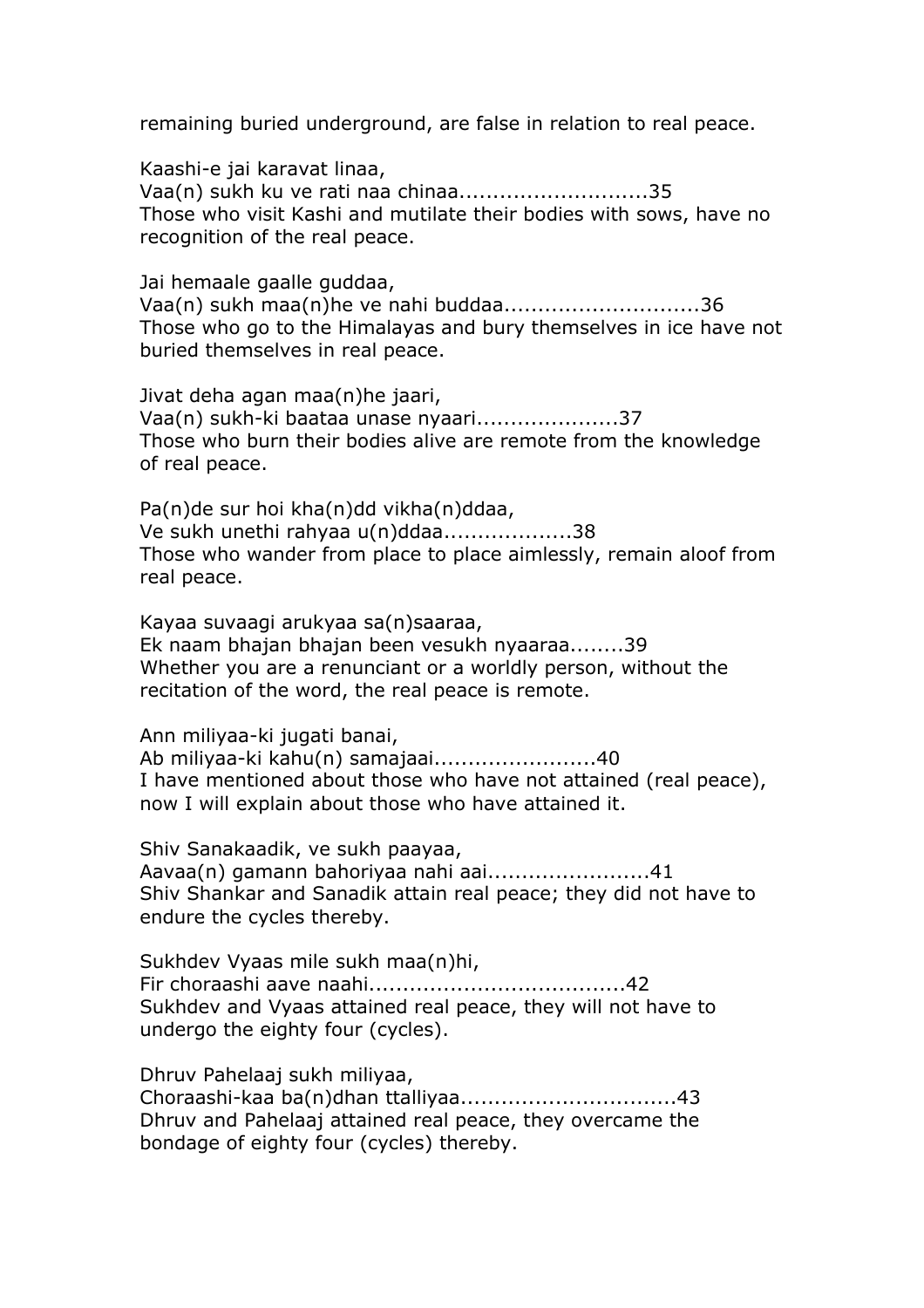Daas Kabir, Guru-Raamaana(n)daa, Ve sukh ku(n) mili-kiyaa aana(n)daa.......................44 Kabir Daas and Guru Ramana(n)da attained real peace and thereby were blissful.

Pipaa Dhanaa or Rohidaasaa, Vaa sukh-ku(n) milikiyaa vilaasaa..........................45 The pious Pipo and the pious Dhano and Rohidaas attained real peace and thereby were joyful.

Vaa(n) sukh ku(n) mili rahyaa naamaa, taa-kaa nishvay sahiyaa kaamaa......................46 The pious Nama attained real peace through which all his work was successful and fulfilled.

Aur naanak-shaah ne paayaa, Ek naam nishva karine dhyaayaa.........................................47 And Nanak Shah attained peace; he practiced the word with conviction.

Vishan surjan maadhav daas, Vaa(n) sukh maa(n) vay kiyaa vaasaa..............................48 Vishan Surjan and Madhav Daas established their abode in the real peace.

Daadu, Rajab, Parasaa, Giyaaani, Ve sukh-su(n) miliyaa nij dhyaani.............................49 Dadu, Rajab, Parasa, Gyaani - all of them attained real peace through contemplation and remembrance.

Ra(n)kaa, Va(n)kaa, Kaalu Ku(m)bhaa, Vaa sukh maa(n) vay bi dubaa........................50 Ranka, Vankaa, Kaalu & Kumbhaa - they were also sunk in (the ocean of) peace.

Khetaa Ghattate sajanaa senaa, Vaa(n) sukh maa(n)hi vay bitan naa.........................51 Khetaa Ghattate, Sajanaa, Senaa - they were also engulfed in the real peace.

Agar, Kiljan, tulsi, Paapaa, Vay-bi vaasukh maa(n)he samaayaa................................52 The pious Agar Keeljan and Tulsidaas were also enveloped in the real peace.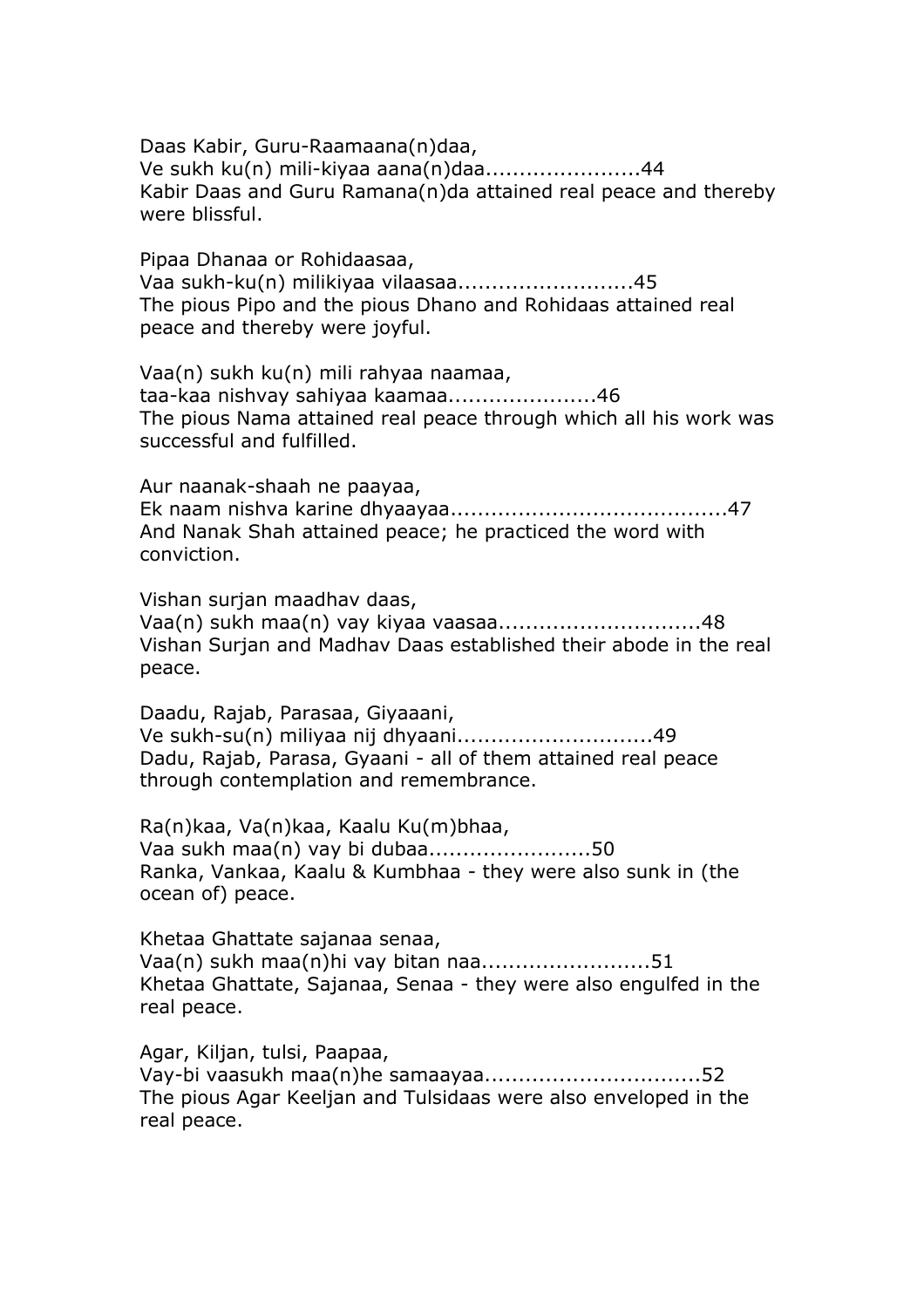Daas moraar malukaa ja(n)gee, vay beethaa vaa(n) sukhakaa sa(n)gee........................53 Daas Moraar Malukaa Jangee - they also became companions of peace.

Haridaas baajI(n)d – bichaaraa, vay bI meelgaayaa sukh kee dhaaraa.....................54 Haridaas and King Bajind thought about that peace and subsequently attained it.

Vay sukh Isar Tu(n)ber paayaa, Naam leta ek manvaa samaayaa................................55 This peace was attained by Isar Tunber, by virtue of concentration upon the name.

Tatvavetaa khojee arutyaagee, Ve sukh-su(n) miliyaa baddabhaagi........................56 Those philosophers, who have sought the essence and have gone through the physical requirements and practices, have been fortunate to have attained the peace.

Vaa sukh Gorakh nishvaay paayaa, Jugati jaanni kari jog kamaayaa......................57 This peace was attained certainly by Gorakh who attained the Path through understanding the principles and putting them into practice.

Gopicha(n)d Bharthari yogi, Vay bithaa ve sukhakaa bhogee................................58 Mystics such as Gopichand and Bharthari had the experience of the real peace.

Sukh-su(n) miliyaa jetaa kahyaa, Abi miliyaa-kaa a(n)t na lahiyaa...................59 Many have been the enlightened ones that have been mentioned and there are also countless others whose names have not been mentioned.

Asa(n)khya juga bich - naamhi dhyaayaa, Vay sabahi vaasukh maa(n)hi samaayaa..........................60 Through out ages there have been enlightened ones who have attained peace through the practice of the Word.

Ab chh maas dhyaan harade rahyaa, Shuksham ek naam nij kahyaa................................................61 When you have meditated on this one name for six months constantly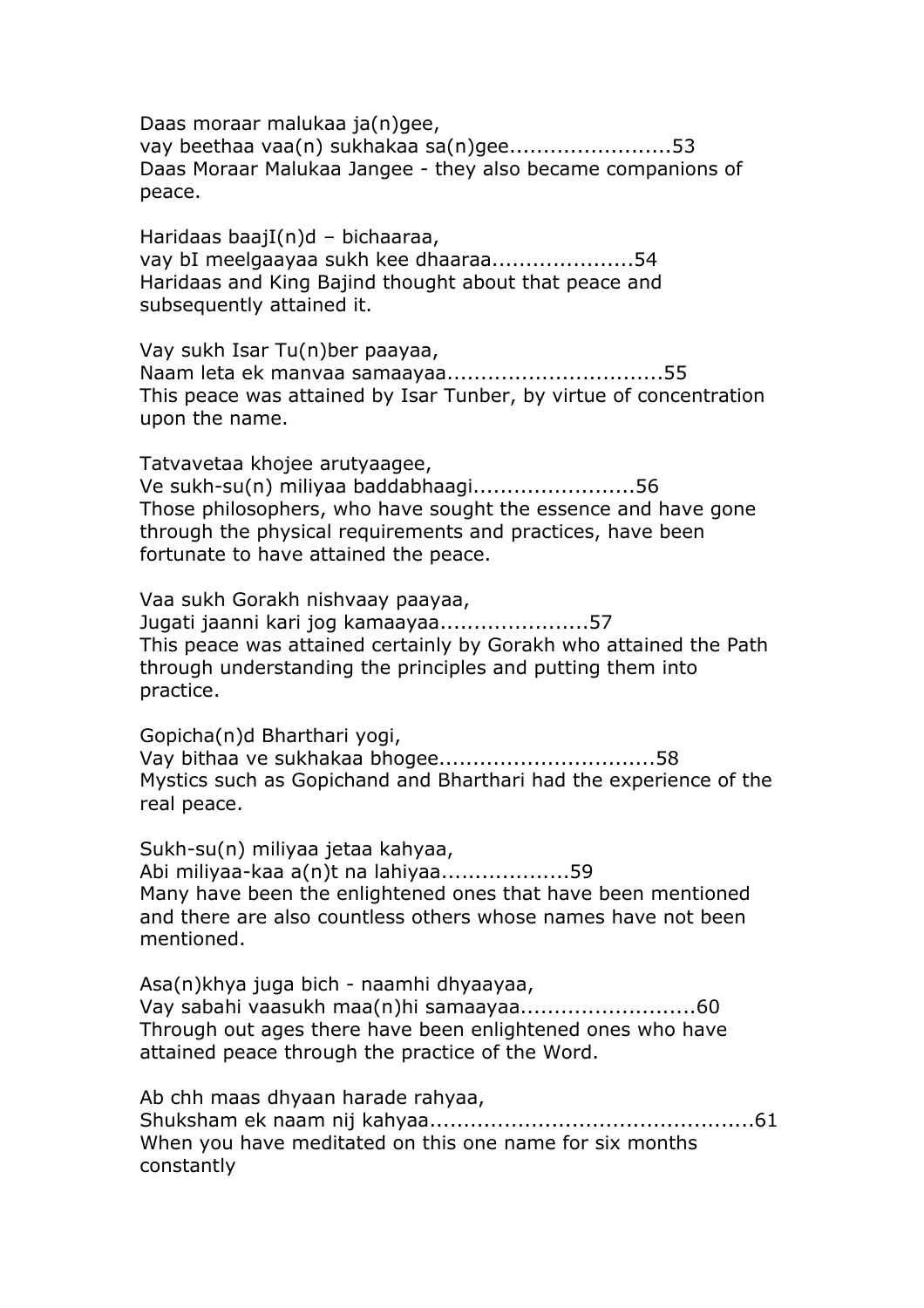Ek din acha(m)baa bhayaa, Saheje dhyaan naabhi ku(n) gayaa..........................................62 Then one day a miracle occurs and automatically (effortlessly) your mind will be directed towards your naval.

Namahi bich rahyaa nav maas, Ohi dhyaan obhi sukh vilaasaa..............................................63 After being immersed in this name for nine months maintaining the same concentration and enjoying the same bliss.....

Pachham disaa hoi chadde aakaashaa,

Jaai dekhyaa agam tamaashaa.............................................64 Then in the west the skies get overcast or start glowing and you start seeing a unique or unparalled show (tamaashaa) or light.

Binaa megh jahaa(n) a(m)bar gaaje, Binaa mahol jahaa(n) betthaa chhaaje......................................65 Without the presence of rain, there is the thundering of the skies and you feel that you are sitting in a balcony without the presence of a palace.

Beenaa badal jahaa(n) barase mehaa,

Rahet purush jahaa(n) ek vann dehaa......................................66 One experiences rain (rain of pearls) without the presence of the clouds and feels that he/she is living without the presence of his/her body.

Kehi vidhi karee a(m)bar gaaje, Kahi vidhi kari betthaa chhaaje...............................................67

kehi vidhi kari barase mehaa,

kahi vidhi karee rahetaa purush vann dehaa..............................68 By what miracles are the skies thundering and by what miracles one sits in a palace without the presence of a palace? How can rains fall without the clouds, and how can a person remain bodiless?

Ghor anhad a(m)bar gaaje,

Man betthaa trikutti-ke chhaaje……………………………………………...69 There is infinite (limitless) amount of thundering and the mind rides on the 'Trikuti' - (the third eye and the junction of the three force channels 'ingala', 'pingla', and 'sukhmana').

Zarmar varse sukhmannaa mehaa, Rahetaa Niri(n)jan jahaa(n) vann dehaa....................................70 There is dripping of happiness from the nerve (force) channel 'Sukhamannaa' and the body-less self sees the 'Nirinjan' light.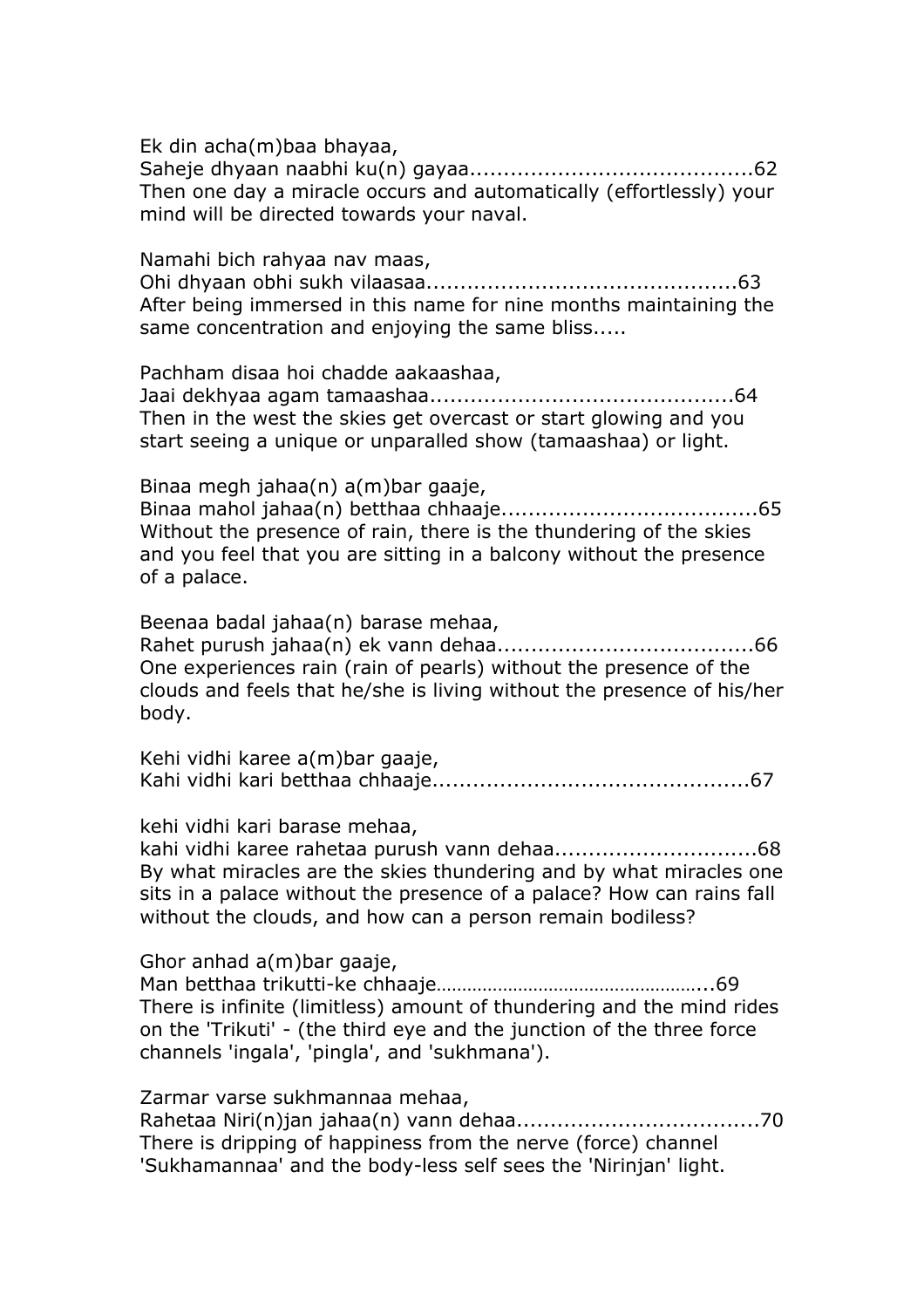Nahi tur jahaa(n) hay bi turaa, Nahi(n) sur jahaa(n) hay bi suraa............................................71 You hear a flute (or a trumpet) without the presence of a flute and you hear music without the presence of musicians. [Tur is a windward musical instrument and sounds like a 'sharnai'..]

Nahi ga(n)g jahaa(n) hay-bi ga(n)gaa,

Nahi(n) sa(n)g tahaa(n) hay-bi sa(n)gaa..................................72 You see the flow of a river without the presence of the river (Ganges), you feel the presence of company without the presence of people.

Kaho kon so kahi-e turaa,

Kaho kon so kahi e suraa.......................................................73 Ask, with whom can we discuss the sound of the flute and ask with whom can we discuss the brightness of the sun.

Kaho konku(n) kahi-e ga(n)gaa, Kaho konku(n) kahi-e sa(n)gaa...........................................74 Ask, with whom we can discuss this Ganges and with whom can we discuss this company.

Anhad naad baaje jahaa(n) turaa, Te j puja uge jahaa(n) suraa..................................................75 Where the unlimited sounds are heard, there is the Flute and where there is abundant light, there is the Sun.

Khalkat hay jahaa(n) sukhmannaa ga(n)gaa, Surati shabda jahaa(n) mili sa(n)gaa............................76 When the 'surti'(concentration or awareness) and 'shabda'(word) meet and become one, one feels that the entire creation is located at the 'sukhmanaa' force channnel (Ganges).

Kaho aru lok ke saare bhaai, Vaa(n)kee mahimaa kahi na jaay............................................77 We may be able to discuss about all other issues with others, but about these mysteries nothing can be discussed at all.

Akha(n)dd shabda kha(n)ddat na hoy, Nish-din rahet surat me(n) sohi.............................................78 The unbroken word cannot be broken, and day and night it remains in the awareness (and indeed it is felt as well - ajampia jamp).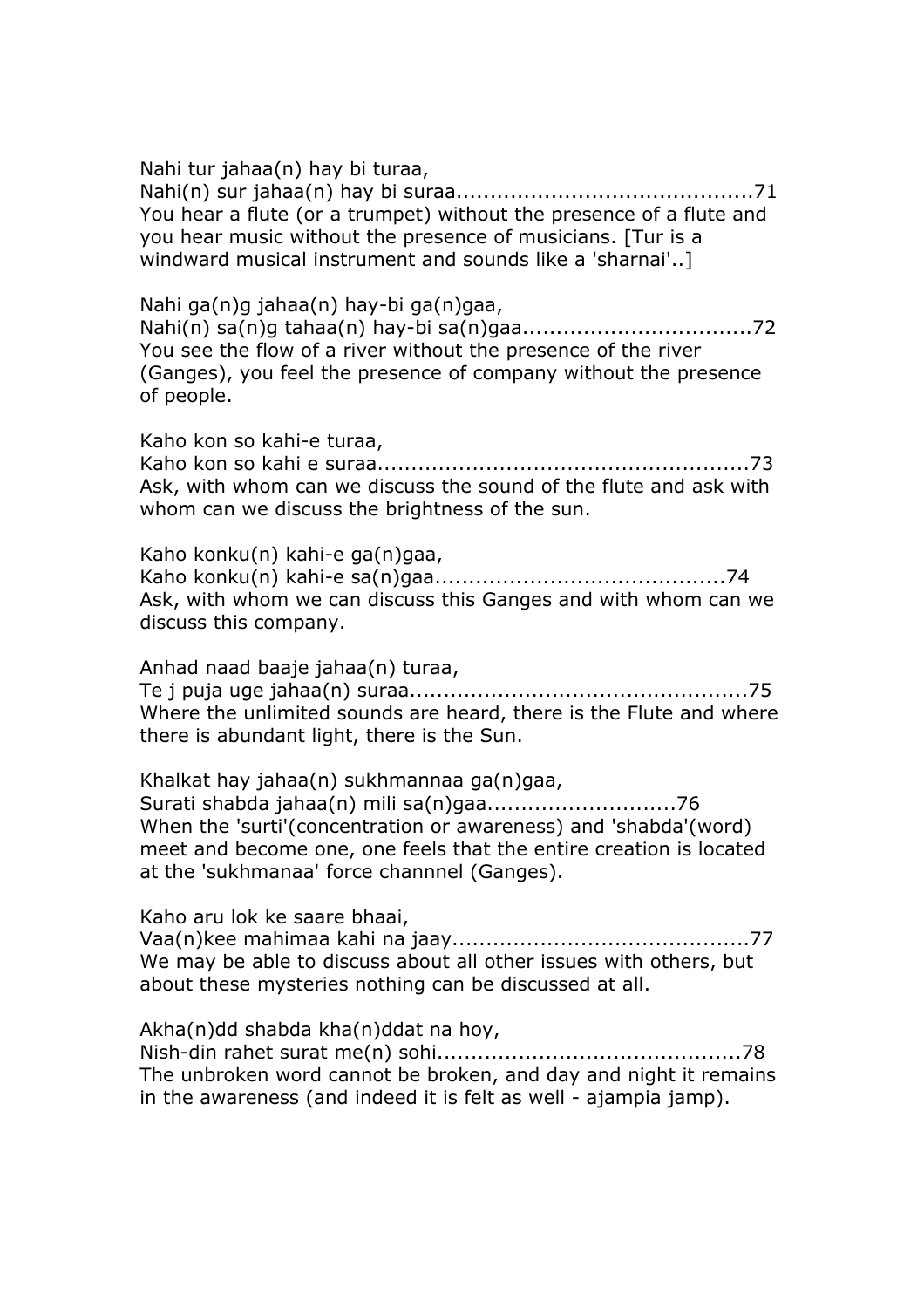Amar shabda mare nahi jaahi(n), Rahi surat taa(n) bich samaai................................................79 The immortal word (ajampia jamp) never dies (can never be forgotten), it remains within awareness (and consciousness). Ajar sabda dhyaan shu(n) jareeyaa, Sahejehi kaam mukit kaa sariyaa.............................................80 jareeyaa - digested sareeyaa - When the invincible word is digested through concentration and contemplation, it becomes a comfortable and effortless means towards liberation (mukti). Akhar shabd kahu(n) nahi khariyaa, Mili kari bhrahm akhar hoi rahyaa.................................81 This named word (Isme Azam) has no shortcoming, when it becomes one with awareness it becomes the Divine word (or Ajampia Jamp). Shabda akaal kaal jahaa(n) nahi, Nish-din raheta surati tahaa(n) maa(n)hi..................................82 This timeless word is not restricted or time bound, it is day and night within awareness i.e., one is always aware of it. Shabd akha(n)d dhyaan su(n) dekhaa, Aavaagamann-kaa mimittiyaa lekhaa.................................83 The one, who has experienced the word (ajampia jamp) through unbroken awareness, has overcome the (cycles of) rebirth. Shabd alekh jugati su(n) likhiyaa, Jahaa(n) fal surati muktikaa chakhiyaa..................................84 If the indescribable word is expressed through the Path (enlightened action), then indeed this person has tasted the fruits of the awareness (consciousness) of freedom. Shabd addol bhave nahi, Shabd atol naa(n)hi konn tole..................................................85 The word (ajampia jamp) will not shake (or be disturbed), the immesurable word cannot be measured. Shabd apaar paar kon paave, Shabd athaa nahi aave...........................................................86 Who cannot fathom the limits of the limitless word (ajampia jamp), the end of which will never be attained. Surati shabd-kaa jahaa(n) hay vaasaa, Jahaa(n) nahi dharanni nahi aakaashaa..............................87 Where the word (ajampia jamp) resides, there is no earth or sky.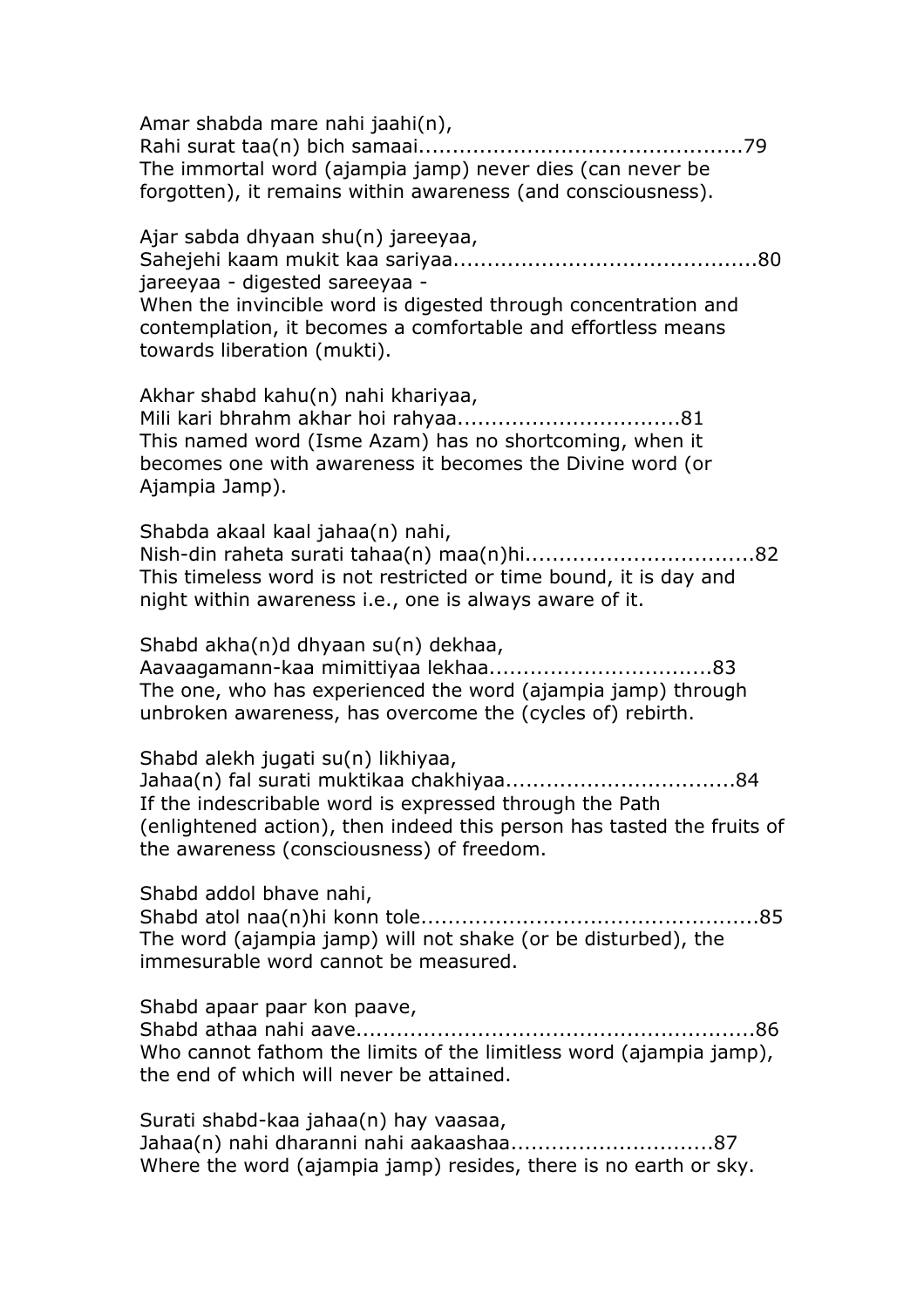Surati shabd-kee unamuni laagi,

Jahaa(n) janam marann ki khaddabadd bhaa(n)gi................88 When the sense of inner calmness is attained as a result of the awareness or consciousness of the word (ajampia jamp), the cycles of birth and death are broken.

Jahaa(n) igalaa pi(n)galaa sukhamanaa naaddi, Laagi shabd-su(n) un ki taalli......................89 When the force channels inglaa, pinglaa and sukhamanna get activated, it is as a result of the shabda (ajampia jamp).

Shabd-ko dekhe deha sa(n)jogaa, Surati shabda kaa lekh na jogaa.............................................90 If one perceives the word as an aspect of the body, then the oneness of the word and consciousness or awareness is not possible.

Surati shabd-ki gaa(n)tthi gulaai, Jyu(n) jal me(n) jal diyaa milaaee.................................91 The knot between consciousness and the word is as if water from one source mixes with water from another source.

Ek same ab dehi chhutte,

To-e surati shabda ki gaa(n)tth na tutte....................................92 Even if at one point in time, physical death occurs, the knot between consciousness and the word is not broken i.e., it is a timeless bond.

Shabd Niri(n)jan Niraakaari, Jis-ne fir a(n)jan nahi dhaari...............................................93 The word (ajampia jamp) is indescribable and is formless, and it does not assume any form anymore.

Jis a(n)jan dhaaraa nahi kartaa,

Kartaa so a(n)jan nahi dhartaa................................................94 The one who perceives it as having form does not act (have the correct vision about it), the one who acts (has the correct vision about it) does not perceive it as having form.

Re ra(n)kaar kirtaar hamaaraa,

Jis kaa dise sakall pasaaraa...................................................95 The sound that is heard is of my Creator, who is omnipresent and whose vision encompasses everywhere.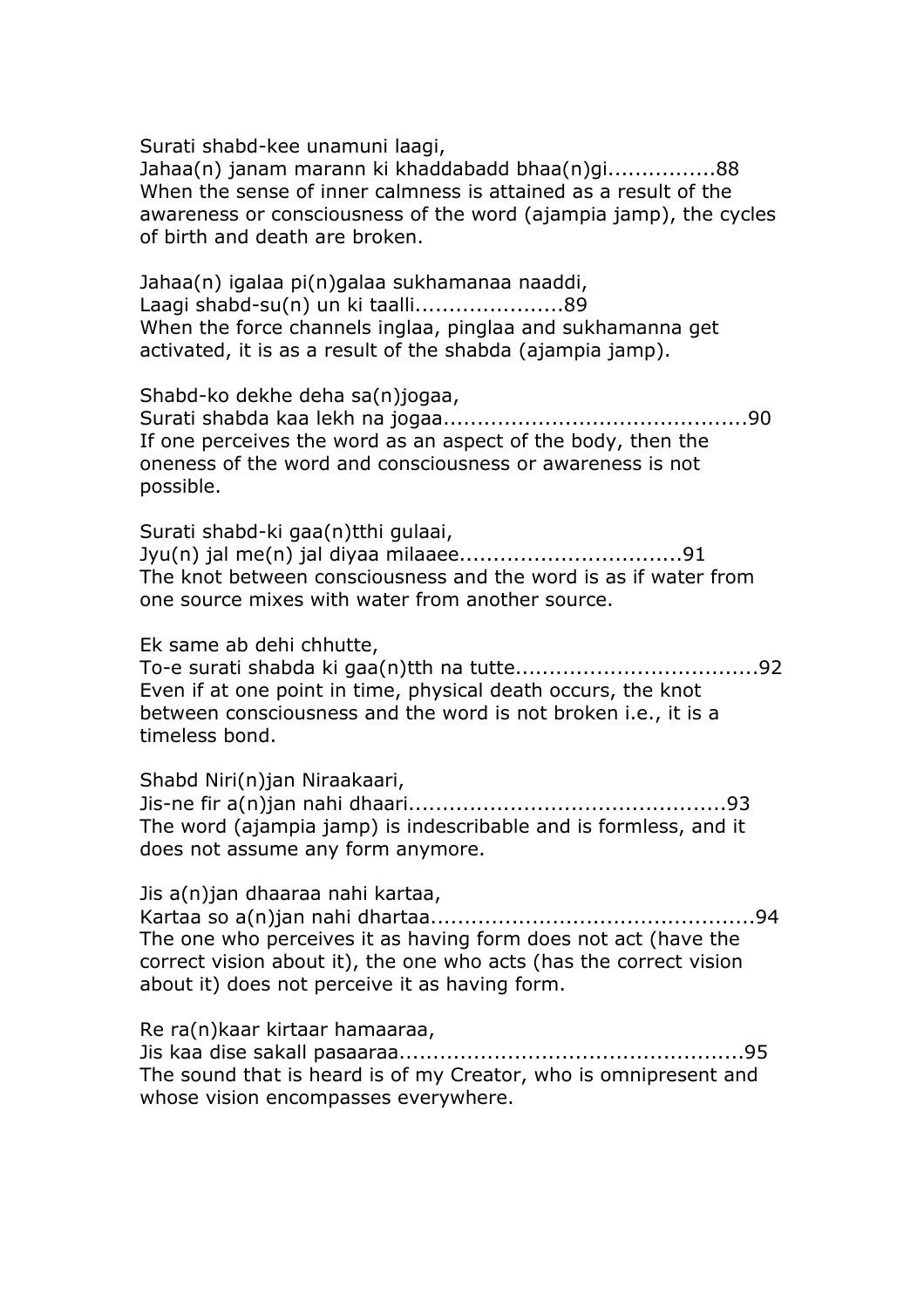Saaheb so sabahise mugataa,

Mili rahyaa koi jogi mugataa..............................................96 The Lord is beyond every aspect of creation yet He is attained by a liberated ascetic through correct Path.

A(n)jan maa(n)he Niri(n)jan dekhaa, Bahu dharanne kaa chhuttaa bhekhaa...........................97 The one who has experienced the formless in form (his worldly existence), has indeed freed himself from the asceticism of many cycles.

Jahaa(n) jarmar-jarmar amrat jari hay, Sukhamannaa sukh me kriddaa kari hay...................98 Where there is the drizzling of sweet nector (ameeras, peace), in that peace the Sukhamannaa force channel is activated.

Sukhamannaa sukh me(n) surati samaanni, Kahet jaaki anabhay baani..........................99 When consciousness is engulfed in the peace resulting from the activation of Sukhamannaa force channel, the experiencer speaks without fear or doubt.

Upar kaa parachaa sab koi buje, Bhrahm parachaa ki baat na suje.................................100 Every body knows about the physical miracles but about Divine miracles, nothing is aspired for or felt.

Bhrahm parachaa ki anabhay kaysi,

Bhedi binaa bhed kon laysi...............................101 What kind of fear can an experiencer of Divine miracles have? For without experiencing them nobody can unfold their mysteries.

Sukh saagar jahaa(n) shubharhi bharyaa, Tahaa(n) bich Bhrahm garak hoi rahyaa...........102 Where there is the ocean of intense peace, in there Divinity remains absorbed.

Nij man nij padamaa(n) samaave, To moni sa(n)katt bahuri nahi aave................................103 nij - own pad- rank sa(n)katt - trouble When this enlightened mind remains its own (not influenced by others) and it maintains its exalted rank (by not straying away from the path), then it will not encounter any problems or difficulties.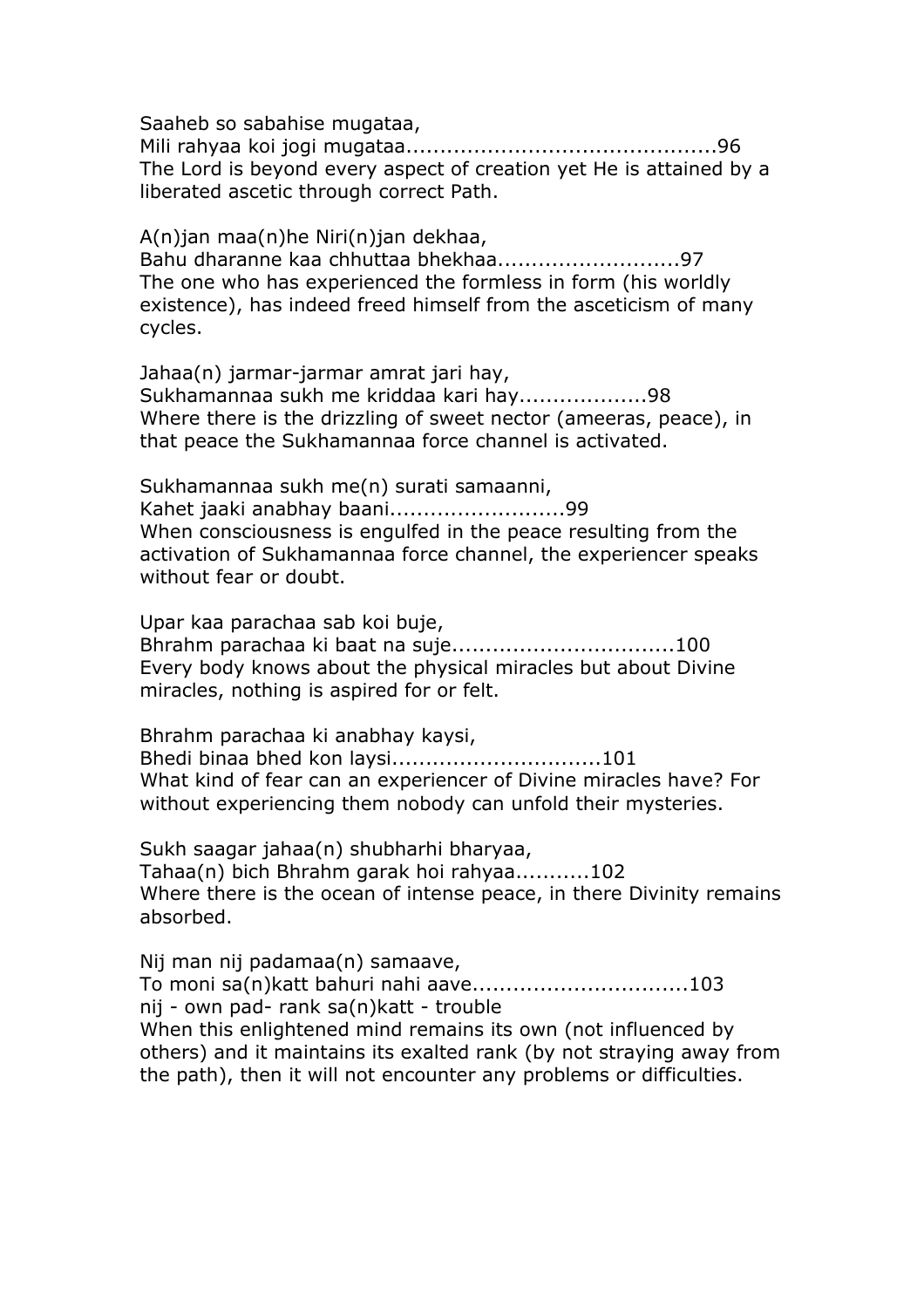Nij pad-me(n) dekhe nij rupaa,

So jan jivat mugat sarupi.............................................104 When in its exalted rank it sees its own beauty or grace (and thus is ever contented), this soul has experienced freedom while alive!

Nij pad-ki kayaa kahu(n) mahimaa paramaa, Kuchh kahu(n) to bi man hay sharamaa..................................105 What can I talk about the mysteries of my exalted state, for even talking a bit about it; my mind is overcome by shyness or reserve!

Sujat aa(n)khaa tine hiraa paayaa, A(n)dheku(n) itbaar na aayaa..................................106 The one, whose vision is enlightened, has indeed attained diamonds, whereas a blind one has no faith (or is filled with doubts).

Hiraa baa(n)dhyaa gatthaddi-maa(n) maa(n)hi, Kyaa bhayaa a(n)dhe maa(n)yaa nahi....107 Diamonds have been knotted in bundles but the blind are not able to realize their worth!

Binaa suni-kaa e dekhi bataayaa, Bhin bhin karke samajaayaa.................................108 Without hearing from elsewhere, I have shown you these (mysteries) having seen (experienced) them (first hand) and have explained different facets of them.

Jese me(n) paho(n)chyaa tese me(n) kahyaa, Ann pahochyaa itbaar na rahyaa............109 Whatever stage I have attained, I have related to you. Those that I have not attained; I cannot be certain about (or have faith in them).

Teen lok je koi firi aave,

Ek naam bhaje bin mukit na paave....................................110 Those who come back having wandered through the three realms, will not attain freedom without the recitation of the word (Isme azam.

Saaheb naam hay mohosar neddaa, Bhav saagar narnekaa beddaa.............................111 The word of the Guide (Isme azam) is close and dear to me and it is the boat which will take me across the ocean of materialism.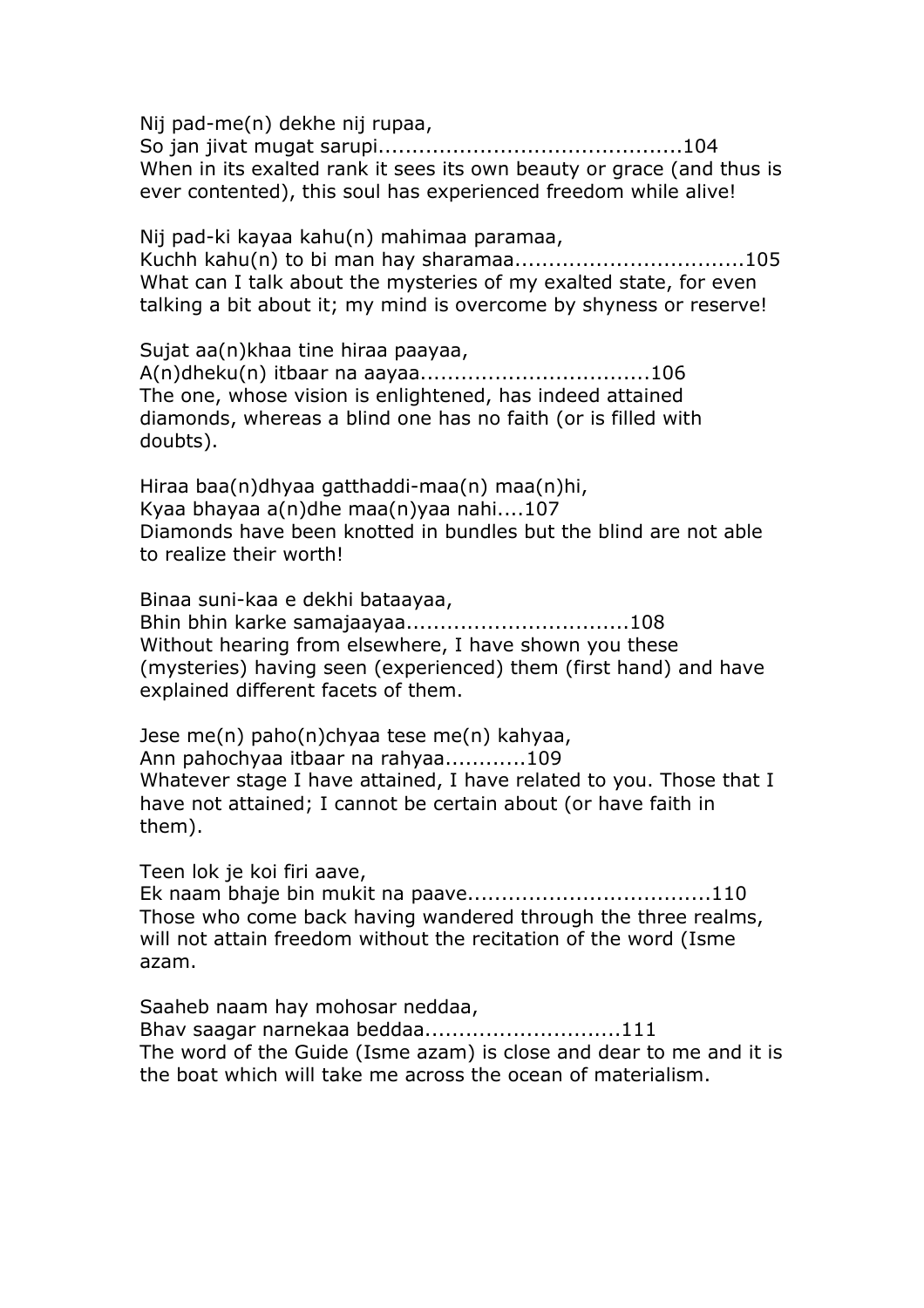Jo karasi koi kahyaa hamaaraa, To tu(n)hi tu(n)hi karasi ekahi dhaaraa............112 If anyone follows our advice, he/she will have recited ' Only You are ' spontaneously with oneness of mind (or with conviction).

Tu(n)hi tu(n) saaheb nis-din karasi, To bhavsaagar nishvekar taraie................113 If you perform "Only You are" day and night, then surely you will cross over the great ocean of material existence (in peace and harmony).

Je koee Saaheb naam dhi-aave, To harijan Saaheb-ku(n) paave.................................114 The one who remembers the name of the Lord, such a pious one will attain the Lord.

Naam ratte bin janam gumaave, Samarann karataa(n) sufal tan kahaave...................115 Without the remembrance of the word, the entire life is wasted. If remembrance is performed, the body will have produced good fruits.

Naam rattan abhimaan hattaayaa, Tin kaal karam-kaa bhay mittaayaa.....................116 Through the remembrance of the word pride is overcome (or pushed aside). The fear of the consequences of the actions from the three time frames (past present and future) is overcome.

Samarann karataa(n) karat jan sohi, Nich hote utam hoi.....................................117 The one who performs remembrance is indeed a leader, though of lowly origin, he becomes the greatest!

Sat-jug - tretaa - duaapur maa(n)hi, Chothe kaljug kahu(n) mere-bhaai...............118 I relate to you about matters pertaining to the four Yugas, i.e., Satya, Treta, Duapur and Kaljug, o my brothers.

Chhutte chhuttan bhege bhajan jene, Bin abhimaan bhajan hak tete........................119 Those who have attained freedom and those who will through remembrance - have all done it and will continue to do it without pride and in humility.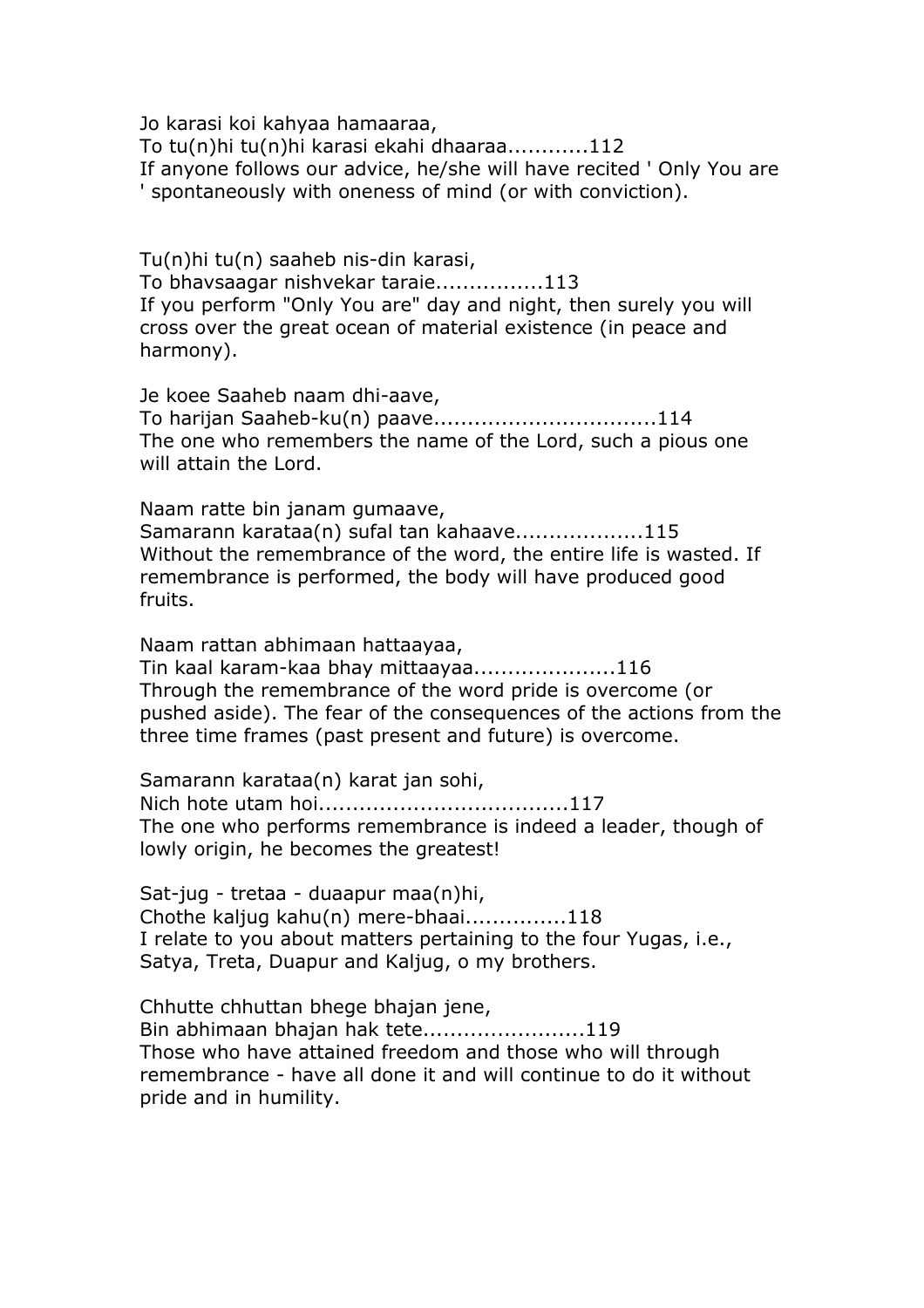Saaheb-ji ke naam ana(n)taa, Ni(n)daa taji bhaje sohi sa(n)taa...........................120 The name of the Lord is infinite and indescribable; the one who remembers it having discarded slander and backbiting is indeed a saint.

Agam nigam puraann kuraanaa, Saaheb mahimaa bhaa(n)khat naanaa....................121 Ancient sacred vedas, the Quran and the teachings of Naanak have all discussed the Divine mysteries.

Apni kudarat aap pichhaane, Hak-ki hikamat or najaane.................................122 Only the Divine can know its own nature (or mysteries). No one else can know the Divine Plan.

Khann maa(n)he bharma(n)dd jamaave, Khann-maa(n)he puni sakal samaave........123 In a moment He gives birth to the universes and in a moment He pervades it entirely.

Us-ki hikmat lakhi nav jaay, Suno ho moman mere-bhaai...................................124 His plan cannot be described - listen o my brother momins.

Avarahi sesaa sarve samaave, Aur a(n)tar nij naam ttheraave.................................125 (The aspirant) banishes everything else and embeds the name in his own interior (heart).

Taate avar vichaar na-kije, Jese tese nij naamaj lije............................................126 At the moment of taking his name, do not think of anything else.

Naam lete naami-ku(n) paave, Aapaa mett nij aap samaave..................................127 By taking the name he attains the named (the Lord), and forsaking his ego, he merges into His Noor.

Nij aapaa so vyaapak hi dharyaa, Pi(n)dd bharama(n)dd charaachar bharyaa............................128 vyaapak – pervading, charaachar - movable and immovable The person feels him/herself as pervading everywhere, within his/her body and around his/her universe - the entire space is filled with divinity both in a movable and static sense.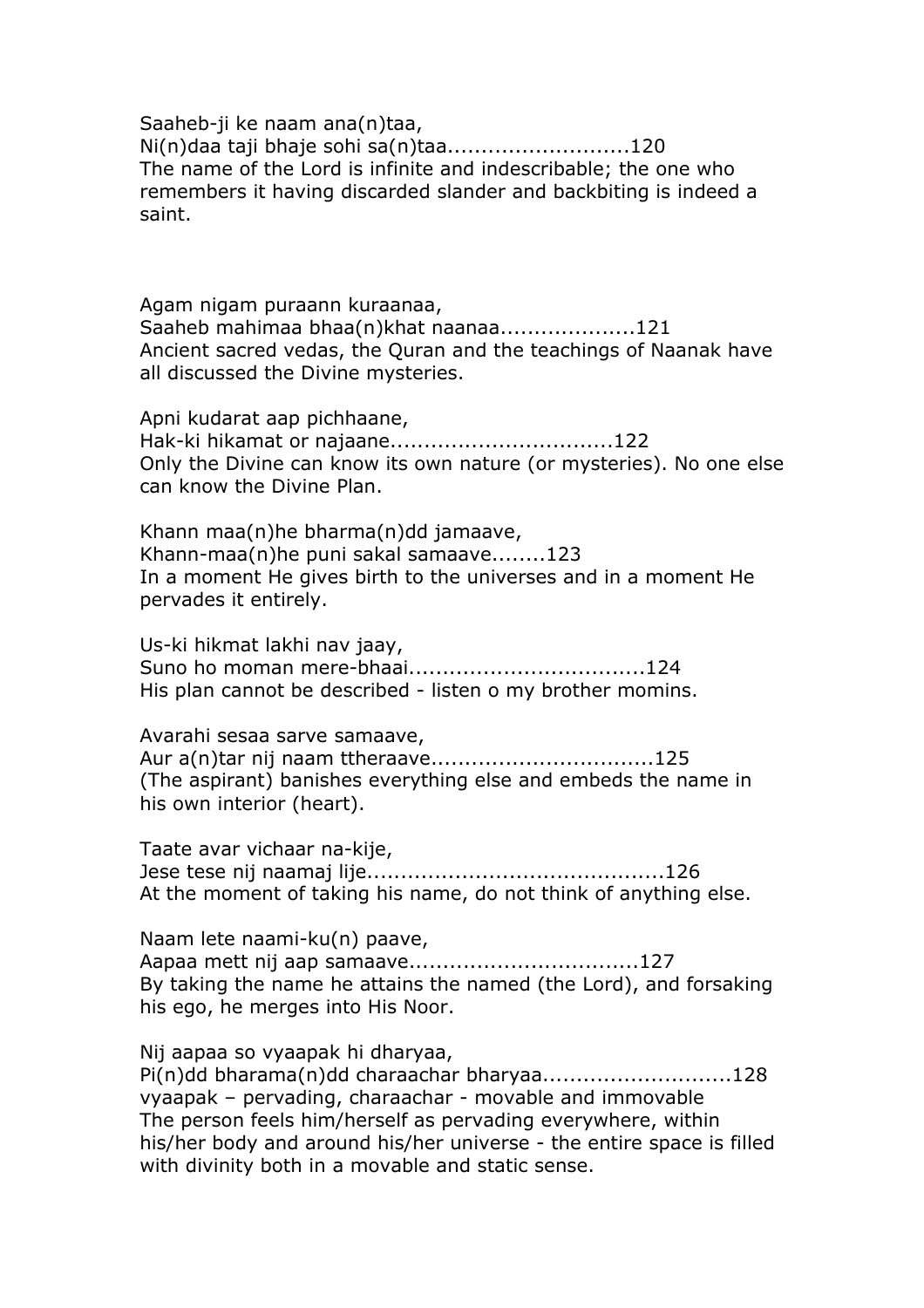Taa niragunna ke gunnahi anekaa, Samji dekho ek te ekaa...............................129 The formless (nirgunn) assumes countless forms, but understand that everything is one essentially. (The entire creation is his manifestation; this becomes a reality after spiritual enlightenment).

Hak arupi rup hoi aave,

So harijan moman man bhaave.....................................130 The formless truth appears in a form and the minds (hearts) of the devotees delight in this. (Because it is a means for their salvation)

Ana(n)t kalap jug bite aage, Tis-me(n) chhutte so jo ni(n)d-me jaage.................131 Many kalaps and Yugas have passed - in them only those who had remained awake from the sleep of ignorance, were freed.

Tin-ki khaasiyat kit-ni gaave, Kahat kahat paar na aave..........................132 khaaseeyat - habit How much can we talk about its attributes? No matter how much we talk about it, it will never end.

Sat jug me(n) chatur rup line, Chatur bhagat chine paravine............................133 In the Satya Jug (the Lord) assumed four forms, four (great) devotees recognized him.

Paa(n)ch kotti Pelaaj sukhadaai, Suno ho moman mere bhaai........................134 During that period, Pahelaaj the liberator of five crores, attained the abode of peace, listen o my brother momins.

Tretaa me(n) tin rup dharaa e, Haricha(n)d sate sohi pad paae..........................135 In the Treta Jug, He assumed three forms. Harischandra attained the station of peace through truthfulness.

Duvaapur jug-me(n) doe alakh likhaave, Nav kotti-shu(n) Paa(n)ddav paave..........................136 In the Duaa Pur Jug, the indescribable assumed two forms. The saviors of nine crores, the Pandavs attained the abode of peace.

Kaljug me(n) Nakala(n)ki sarupaa, Sab jivan ke Saaheb bhupaa.......................137 In the Kaljug, He assumed the form of Naklanki (Ali). He is the master of all souls.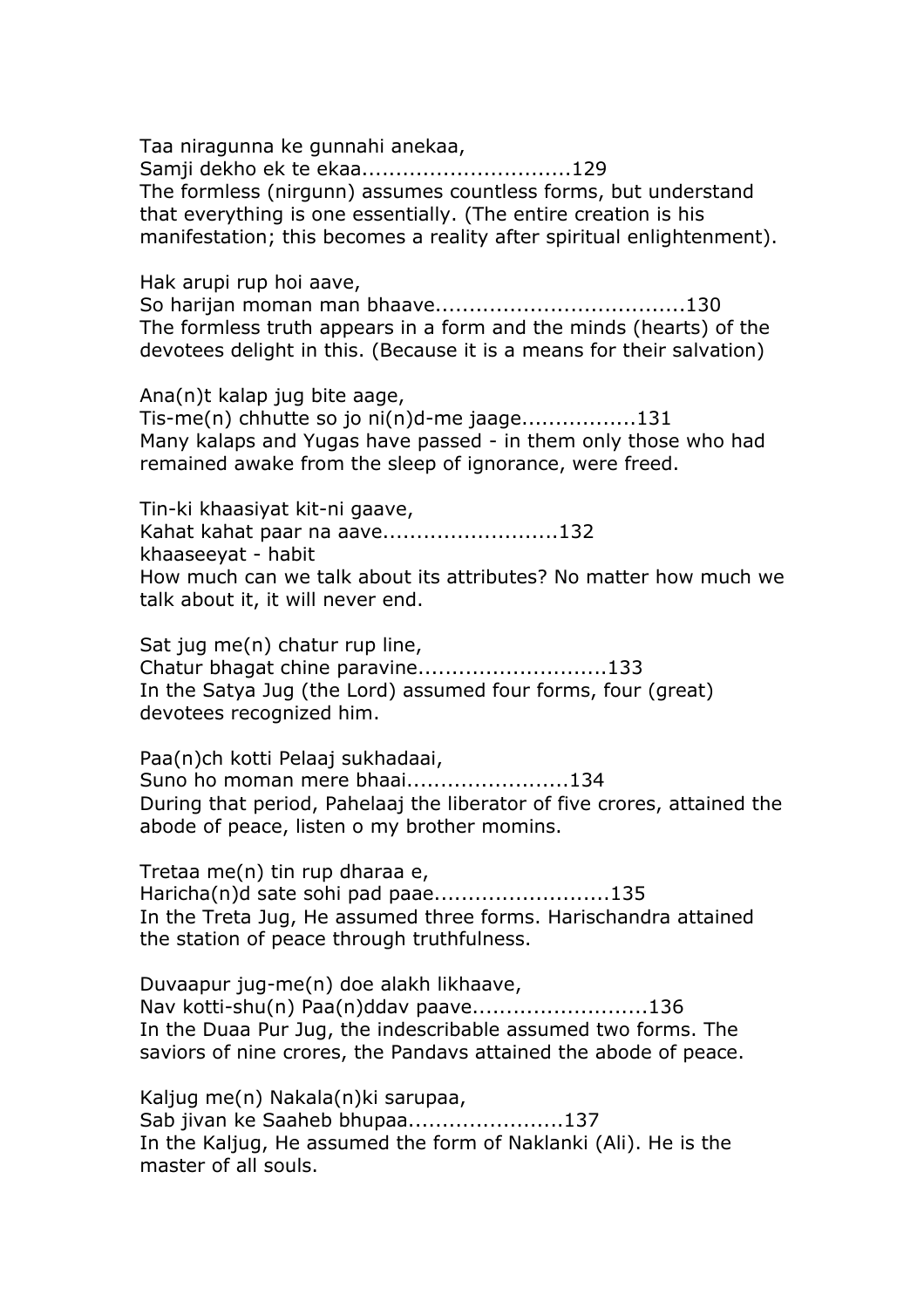Khaalak khel ek din karahi, Kudd-kapatt sab paakha(n)dd harahi.....................138 The Creator will perform a wonder one day. He will annihilate all evil and sin.

Mahe(n)di Imaam jab chhatra dharaave, Dhyaa dash ana(n)t moksh tab paave.................................139 When the Imam Mehdi (the Saviour) rules the world, the twelve and the countless crores will attain salvation.

Nirgunn ke gunn bot hay bhaari, Aape khel khelaaddi....................................140 The expressions (or mysteries) of the Formless are difficult to fathom for He himself plays or performs all the wonders.

Shams dariyaa dariyaa shodhe, Fakiri vese bahot par bodhe.....................141 Pir Shams the ocean hearted, seeks the ocean and in the guise of a fakir (lowly person) preaches to many.

Jese je koi samaj-hi paave, Tin-hi-ku(n) tise samajaave.............................142 He preaches to the audience according to their capacity to understand.

Guru Shams e bhed likhaave, Saame moman Saaheb-ku(n) dhyaave....................143 Gur Shamsh unravels the mysteries and those who are true and genuine serve or worship the Lord (Hazar Imam - as a result).

Hoyaa hoesi hovann haaraa,

Gurnar-ku(n) puje sakal sa(n)saaraa..........................144 In whatever happened in the past, or is happening or will happen all souls worshipped, worship or will worship the Lord and the Guide (Gurnar - directly or indirectly).

Taa(n)te tin-ki kahi-me(n) gaathaa, Je koi raheve Saaheb-ke saathaa..............145 I have mentioned to you about those who remain with the Lord.

So alikaa dekhe sarve vilaasaa, Je koi khoje bhrahm dhyaan prakaashaa..........146

The ones who seek the Divine through enlightened contemplation (ajampia jaamp), are the ones who enjoy all the mysteries of Aly (Hazar Imam).